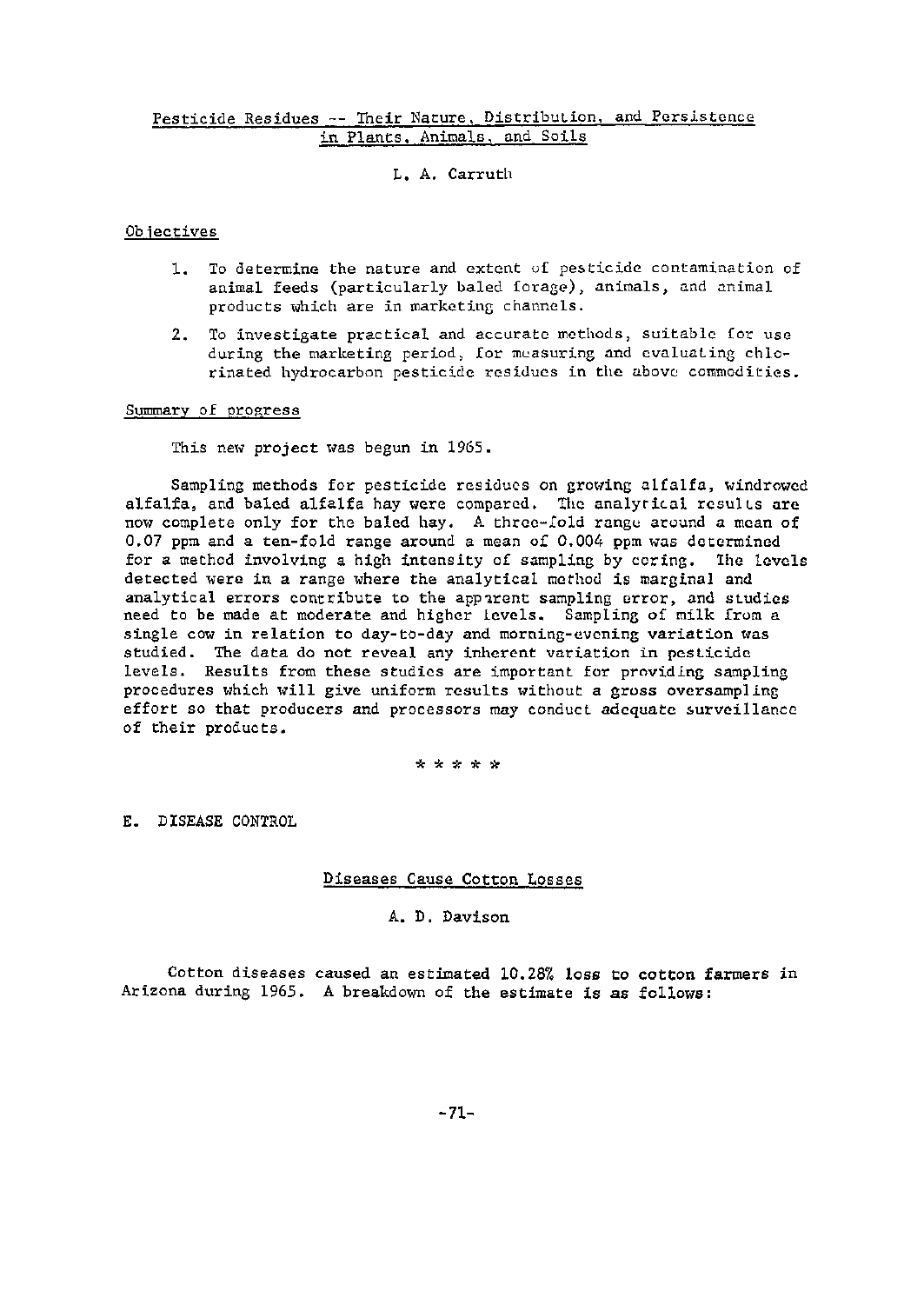| Disease                                     | Organism                 | Estimated % Loss |       |
|---------------------------------------------|--------------------------|------------------|-------|
|                                             |                          |                  |       |
| Verticillium Wilt                           | Verticillium albo-atrum  |                  | 5.54  |
| Bacterial Blight<br>Xanthomonas malvacearum |                          |                  | Trace |
| Root Rot                                    | Phymatotrichum omnivorum |                  | .33   |
| Seedling Diseases<br>Various organisms      |                          |                  | 1,10  |
| Boll Rots<br>Various organisms              |                          |                  | .75   |
| Root Knot                                   | Meloidogyne sp.          |                  | 1.01  |
| Southwestern Cotton Rust                    | Puccinia stakmanii       |                  | 1.05  |
|                                             | Total                    |                  | 10.28 |

In terms of value a 10% loss is approximately 74,000 bales worth about \$150.00 each for a total of approximately 11 million dollars. To this figure must be added the cost of control measures where they were used.

In order to combat the losses due to disease members of the Department of plant Pathology are working on specific cotton diseases. Each member also has freedom to develop an in-depth program in some basic area. Thus Dr. Alcorn is concerned with the vascular wilts, Dr. Boyle with biological control of soil-borne pathogens, Drs. Bloss and Gries with the biochemistry of disease resistance and Dr. Nigh with nematology. All are using common and important cotton diseases as one of their experimental tools.

New projects have been initiated during the year by Dr. Alice Boyle who is investigating the possibilities of controlling seedling diseases of cotton by antibiosis and by Dr. H. E. Bloss who is studying the occur-<br>rence of mycotoxins in cotton seed, meal and other plant products. In rence of mycotoxins in cotton seed, meal and other plant products. addition, Drs. Gries and Streets are responsible for the service aspects of cotton disease research and are expected to keep abreast of developments in this area. Ihe talents of all staff members are available for the solution of new problems as they arise.

#### \* \* \* \* \*

# Physiology Growth Survival and Parasitism of Verticillium Wilt

Stanley H:. Alcorn, Lee Stith, and L. M. Blank, *ARS,* USDA

The objectives of this project are as follows:

- a. To determine mechanisms of survival (in an arid environment; emphasis on microsclerotial production) and pathogenesis and to determine the influence of soil depth, season and cropping practice on the inoculum potential.
- b. To determine the variation in metabolism of susceptible and tolerant plants (i.e. modes of resistance).
- c. To provide plant breeders with reliable methods of inducing Verticillium wilt in the greenhouse or field.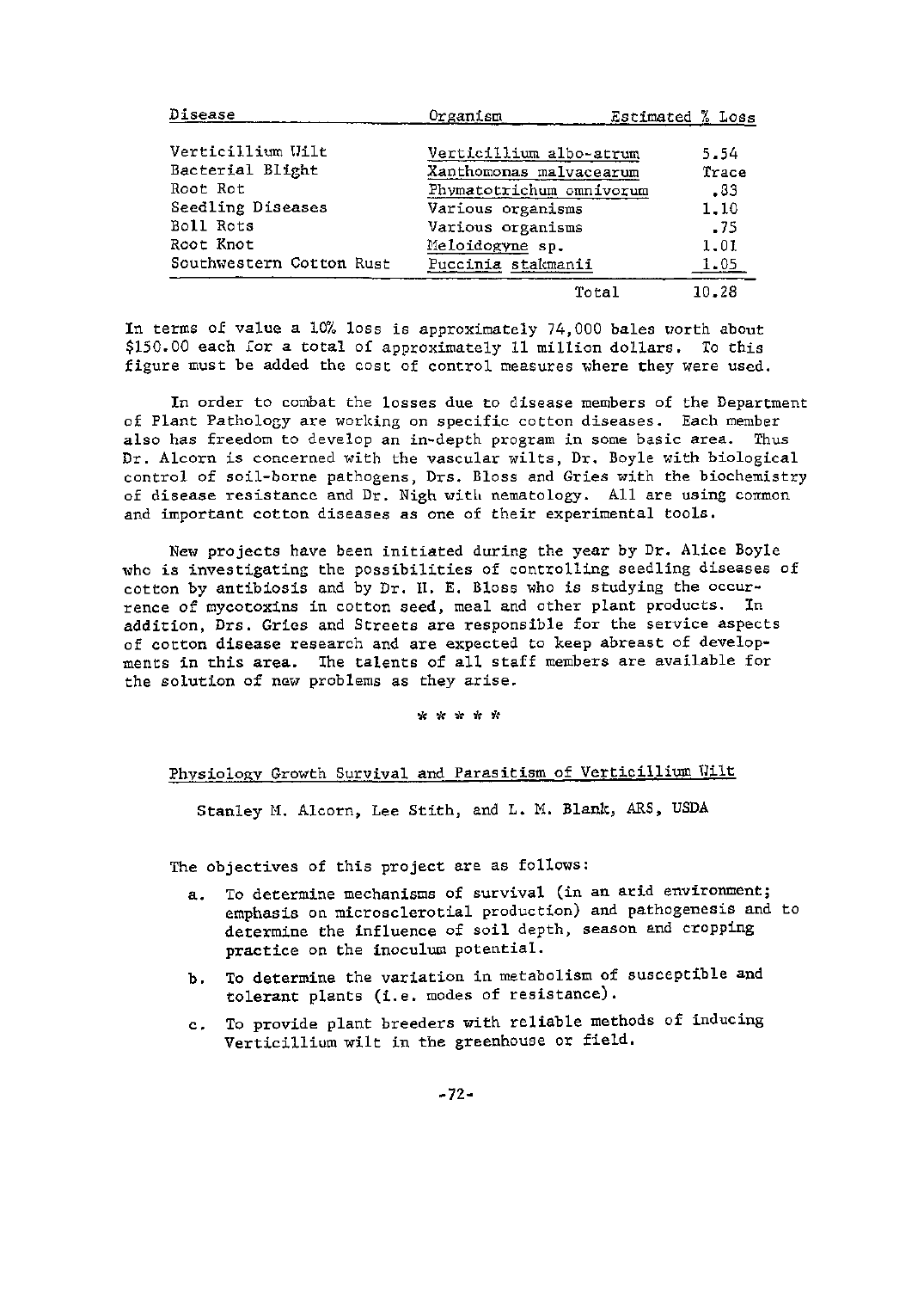Objectives 'a" and "b" are attained through bioassays of plant exudates, sterile fungus filtrates, soil samples and fungal and plant extracts; qualitative separation and detection of pertinent components of these materials are made by chromatographic and electrophoretic techniques. Since knowledge of the mechanism of microsclerotial formation could facilitate control procedures, particular research emphasis is being placed on this phase of the life cycle of Verticillium.

Emphasis is placed on the utilization of plants and fungal cultures of varying physiological ages. Standard inoculation techniques are used to determine the susceptibility of native plants. The influence of microblal complexes on plant susceptibility to Verticillium are determined in the greenhouse using combinations of organisms (at varying concentration of initial inocula), temperatures, soil types, physiological ages of plants, and by analysis of field samples from Verticillium infested soils both treated with nematocide and untreated.

Objective "c" is being obtained by trial and error studies combining inoculum concentrations, inoculation techniques and hosts of varying physiological ages.

### Progress

Early studies indicate that formation of microsclerotia (Carry over stage of the fungus) is inhibited by certain chemicals and exudates from certain plants.

### \* \* \* \* \*

# Isolation of Biochemical and/or Horphological Characters Related to Tolerance to Verticillium Nilt in the Genus Gossypium.

Lee S. Stith, S. M. Alcorn and A. R. Kemmerer

Ihe objectives of this project supported by the Cotton Producers Institute are to: (1) determine whether tolerance or resistance to Verticillium albo-atrum can be related to specific metabolites inherently present in the host, or whether such metabolic products may develop under the influence of the pathogen, and (2) to develop a technique that can be used in the seedling stage that will identify genotypes of G. hirsutum L. and G. barbadense L. tolerant to the pathogen, Verticillium albo-atrum.

# Progress

In the initial phases of this project. investigations centered around the identification of an amino acid that might serve as the "chemical fingerprint" to identify genotypes possessing tolerance or resistance. In a paper entitled "A Qualitative Chemical Difference In Cotton In Response to Infection By Verticillium albo-atrum" (presented at the National Cotton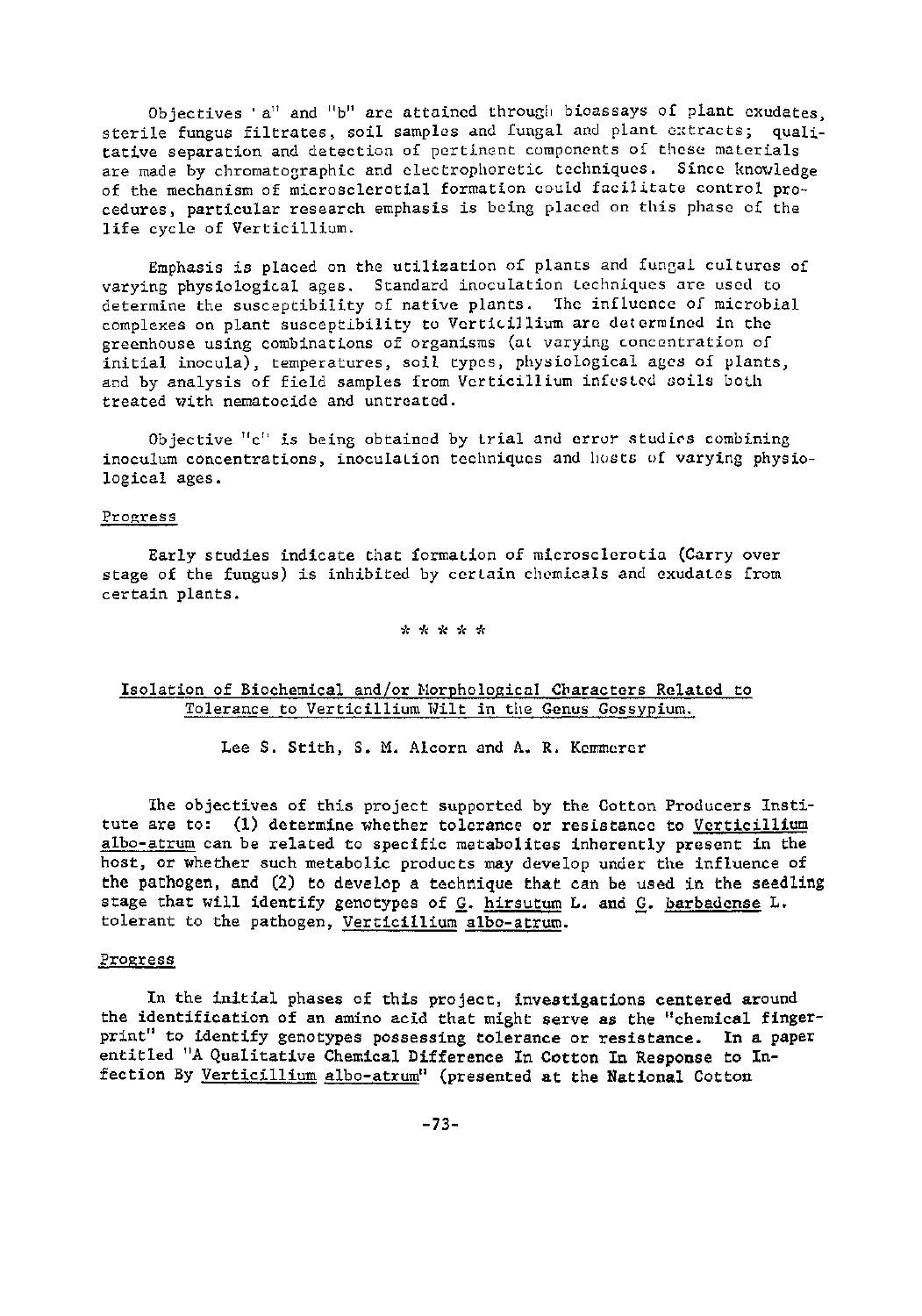Council Conference January 1966), we indicated that a phenolic compound, identified as Scopoletin, can be found in plants infected with the wilt pathogen. Tests are now underway to attempt to relate the presence of Scopoletin directly with specific genotypes known to possess some tolerance to the disease. The structural formula for Scopoletin is:



Okra, safflower, and squash were infected with Verticillium albo-atrum when planted after cotton in the field. Saguaro cactus and mesquite seedlings are also susceptible. Susceptibility to Verticillium appears to vary with the age of cotton plants. In the study to determine the variation in metabolism between susceptible and tolerant plants some differences in chemical composition have been noted. An attempt is being made to determine if consistent chemical differences can be found between susceptible and tolerant plants. If such differences can be found, it will be useful in the breeding program by affording a rapid method of screening for resistance.

\* \* \* \* \*

# Soil Fumigation for Control of Verticillium Wilt

G. A. Gries, Henry Chavez, and A. D. Davison

Several compounds have been evaluated for their efficiency in controlling Verticillium albo~atrum in the field. Replicated plots were established at the Marana Experiment Station and data obtained on the incidence and severity of Verticillium Wilt.

Telone and Vorlex at rates of 50 and 75 gallons per acre delayed the onset of Verticillium Wilt; however, they also delayed maturation of the plant. Work will continue on chemical control in an effort to find a suitable material or a rate which would be economically feasible.

\* '\* \* \* \*

-74-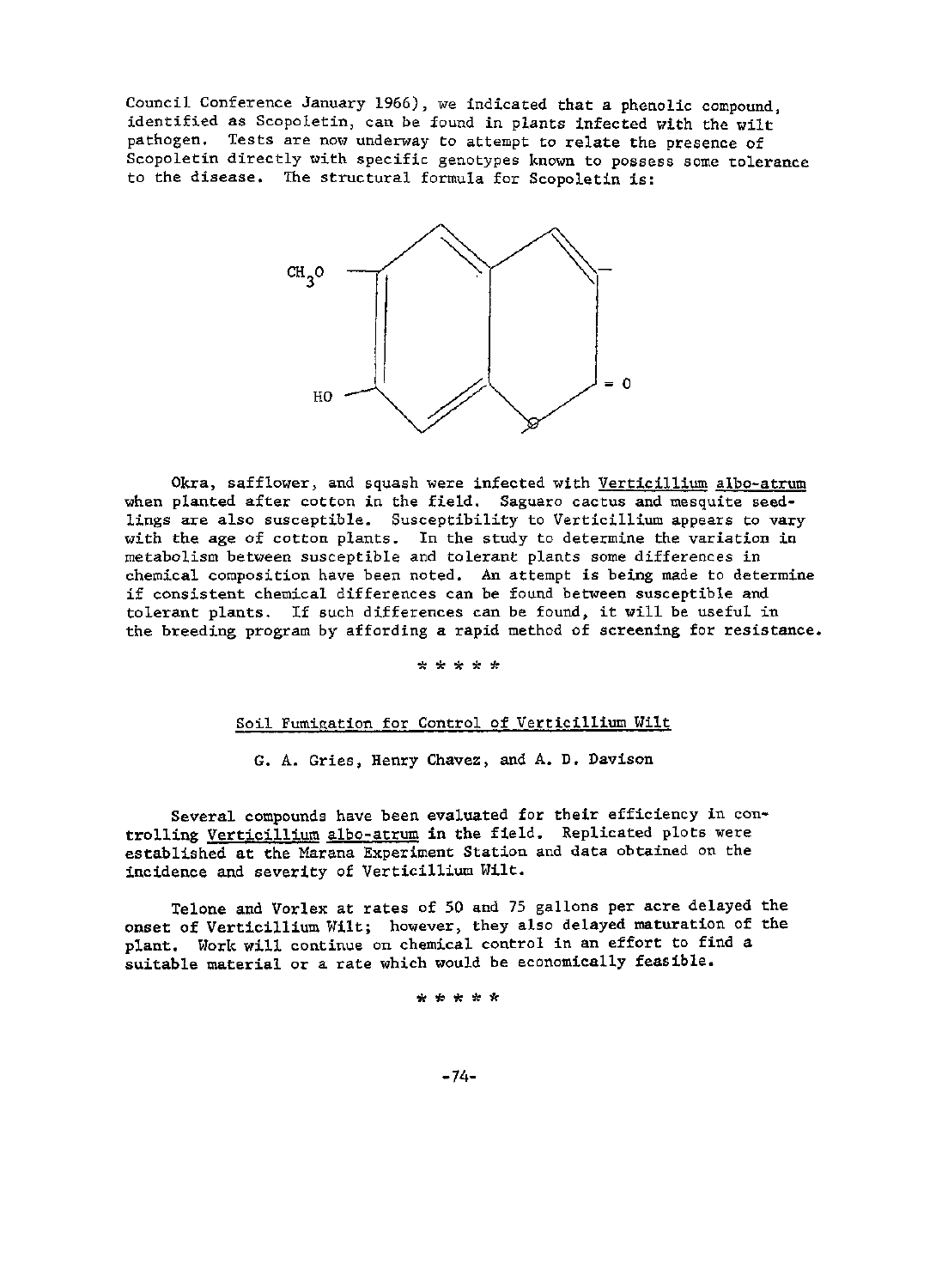#### Disease Complex Studies

E. L. Nigh, B. A. Tait, R. W. Miller and Stanley M. Alcorn

The relationships between nematodes and Verticillium wilt are being investigated. Field plots were established near Marana where several nematocides (SD7727, DBCP, DD and Telone) were used to control nematodes. The field also was uniformly infested with Verticillium albo-atrum.

Observations indicate that Verticillium wilt symptoms appear earlier in fumigated soil. Approximately 85% of the plants were wilted in September in all fumigated treatments compared to less than 20% of the plants exhibiting wilt symptoms in the non-treated control plot. The nematode population apparently had an indirect influence on the appearance of Verticillium wilt by suppressing the disease for approximately 30 days. This may be due to an increase or decrease of minerals available to the cotton plant or the physiological age of the plant may be reduced thereby making it more susceptible to Verticillium wilt. Also, soil temperatures may be increased due to the number and size of the plants and therefore influence the development of the fungus. Endo and ectoparasitic nematodes were present throughout the growing season on all treatments indicating further study is needed before a complex can be demonstrated between the two pathogons.

#### \* \* \* \* \*

### Cropping Sequences & Nitrogen Fertilization in Relation to Verticillium Wilt.

Lester H. Blank, A.R.S., U.S.D.A. and Curt Tucker

Wilt was observed for the first time on the Cotton Research Center, Phoenix, in 1957. Since that time the various fields have been checked each year they are in Upland cotton to determine the spread of wilt and the intensity of damage. Special attention has been given to the experimental plots conducted by the Department of Agricultural Chemistry and Soils, where various cropping systems are used in conjunction with the addition of various rates of nitrogen fertilizer. Sampling in each replicate of each treatment is done near the end of the crop season by cutting of the stalks near the ground line and evaluating these stalks as to internal evidence of wilt.

It has been found that the incidence and intensity of wilt is greatest in cropping systems where cotton occurs most frequently and that wilt is intensified by the addition of manure and by high rates of nitrogen fertilizer. Rotation with other crops is helpful in retarding the build-up of Verticillium wilt. Grains and sorghums are more effective than alfalfa.

### \* \* \* \* \*

 $-75-$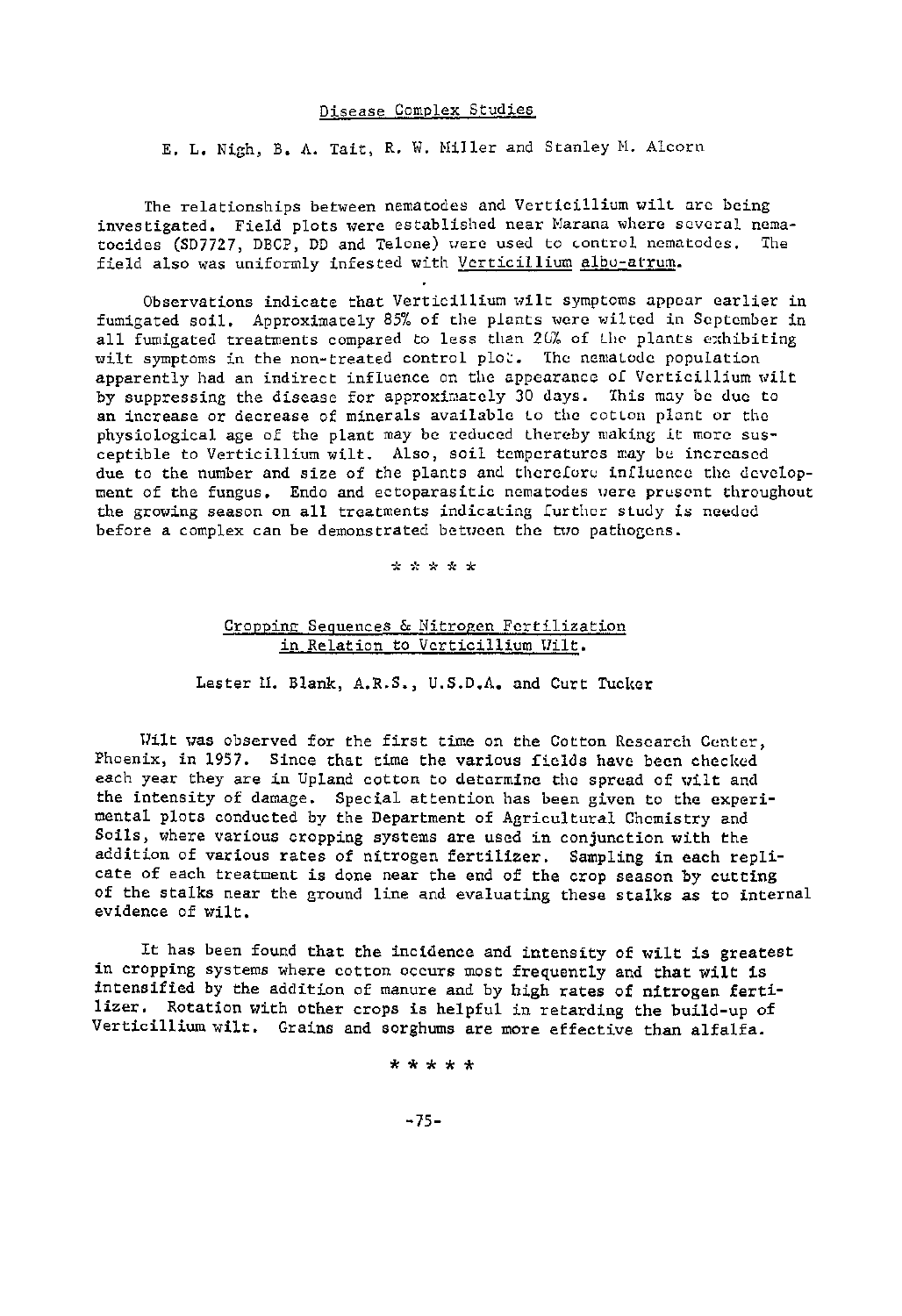G. A. Gries and H. B. Chavez

The role of crop residues in the control of Phymatotrichum root rot is being investigated. The primary interest is in the mechanism of control by the addition of organic matter to the soil. It was shown some years ago by Dr. R. B. Streets and others that cotton root rot was controlled when papago pea residue or manure were incorporated in the soil. The mechanism of such control is not understood.

Organic matter of various composition is grown on and/or incorporated into infested field soil. Changes in soil microflora and progress of disease are determined as well as the respiration and growth of the various micro~ organisms of the soil. Results of field studies have established that both winter cropping of barley and papago pea and the incorporation of the organic residues into the soil contribute to the control of root rot in cotton.

The reduction in disease resulting from organic matter additions does not seem to be a function of the chemical composition (species of plant) but rather a function of the amount of residue added. Populations of microorganisms at time of planting are much hizher in soils that have been cropped than in those fallowed during the winter. A higher percentage of the species of fungi from cropped soils than from fallowed soils were inhibitory to Phvrnatotrichum in culture.

In conjunction with these studies field plots were treated with a number of fungicides and fumigants. Telone and Vorlex at 50 and 75 gallons per acre gave significant control of the organism. Work will continue in an effort to find an economical rate or material for commercial use or application to other high value crops.

\* \* \* \* \*

Nature of Resistance to Phymatotrichum omnivorum (Cotton Root Rot)

H. E. Bloss and G. A. Gries

In general, monocotyledonous plants such as corn and grasses are resistant to the fungus causing cotton root rot while nearly all dicotyledonous plants such as cotton are susceptible. This difference in susceptibility and the reasons for it are the subject of the investigations.

If the mechanism of this resistance or susceptibility could be determined it would be a big step forward in understanding the nature of resistance and would be very useful to the plant breeder. Studies of this type are basically chemical in nature and are conducted in the laboratories and greenhouses.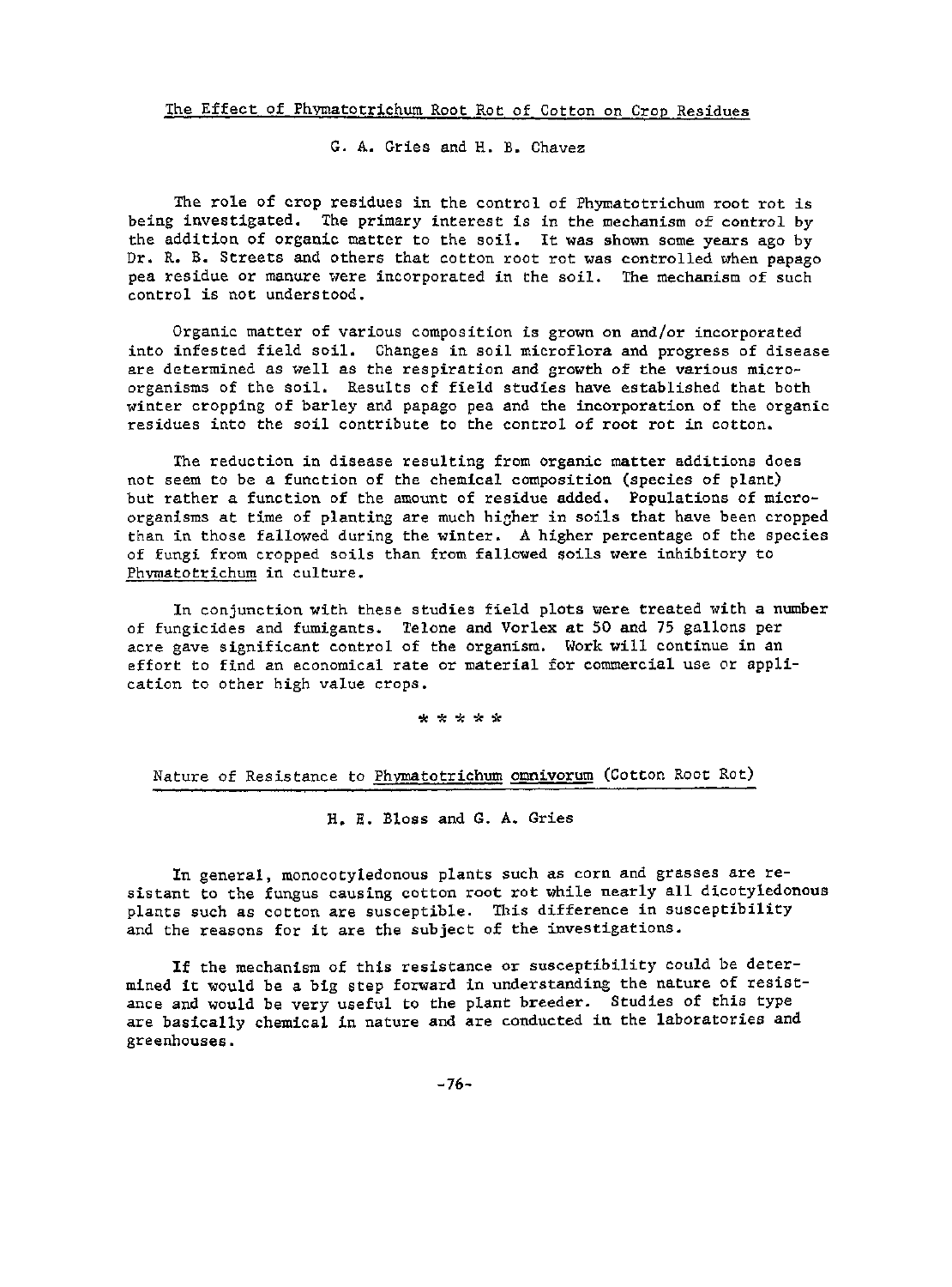It has been found that corn roots less than two weeks old are completely susceptible to the fungus but by the time the roots are four weeks old they become immune. Qualitative and quantitative differences in the phenolic fractions of corn and cotton have been demonstrated.

In supporting studies done by Dr. R. H. Hosford the nuclear history of the fungus was examined. A possible mechanism for variation within the genetic system of the fungus has been found which relates to the work or susceptibility or resistance of hosts. The research on the nature of disease resistance will be continued.

#### \*\*\*\*\*

# Evaluation of Soil Fumigants for Control of Cotton Root-Knot Nematodes Attacking Irrigated Cotton

Edward **L.** Nigh and Bernard A. Tait

Several soil fumigants are being evaluated for their effectiveness in controlling cotton root-knot nematode. In the field experiments conducted near Marana, fumigants were injected immediately prior to planting using one shank per row in a randomized design. Fumigated treatments were compared with non-treated controls.

A root-knot index made 60 days following planting indicated no significant differences between fumigated treatments in degree of root-knot nematode control. Results from the first picking representing approximately 95% of the total crop showed no significant differences between fumigated treatments but yield from all fumigated treatments were significantly greater than the untreated control.

| Treatment                       | Total Seed Cotton |       | Bales/Acre (Calculated) |
|---------------------------------|-------------------|-------|-------------------------|
| $7$ gal. DD                     | 1553a             | 2,050 |                         |
| 7 gal. Telone                   | 1579a             | 2.084 |                         |
| 1 gal Fumazone (86%)            | 1497a             | 1.976 |                         |
| $1 - 1/2$ gal. Fumazone $(86%)$ | 1524a             | 2,012 |                         |
| Control                         | 1255b             | .814  |                         |
|                                 |                   |       |                         |

Yield Data from Fumigation Trials

1) Like letters indicate no significant differences as determined by Duncans Hultiple Range.

### \* \* \* \* \*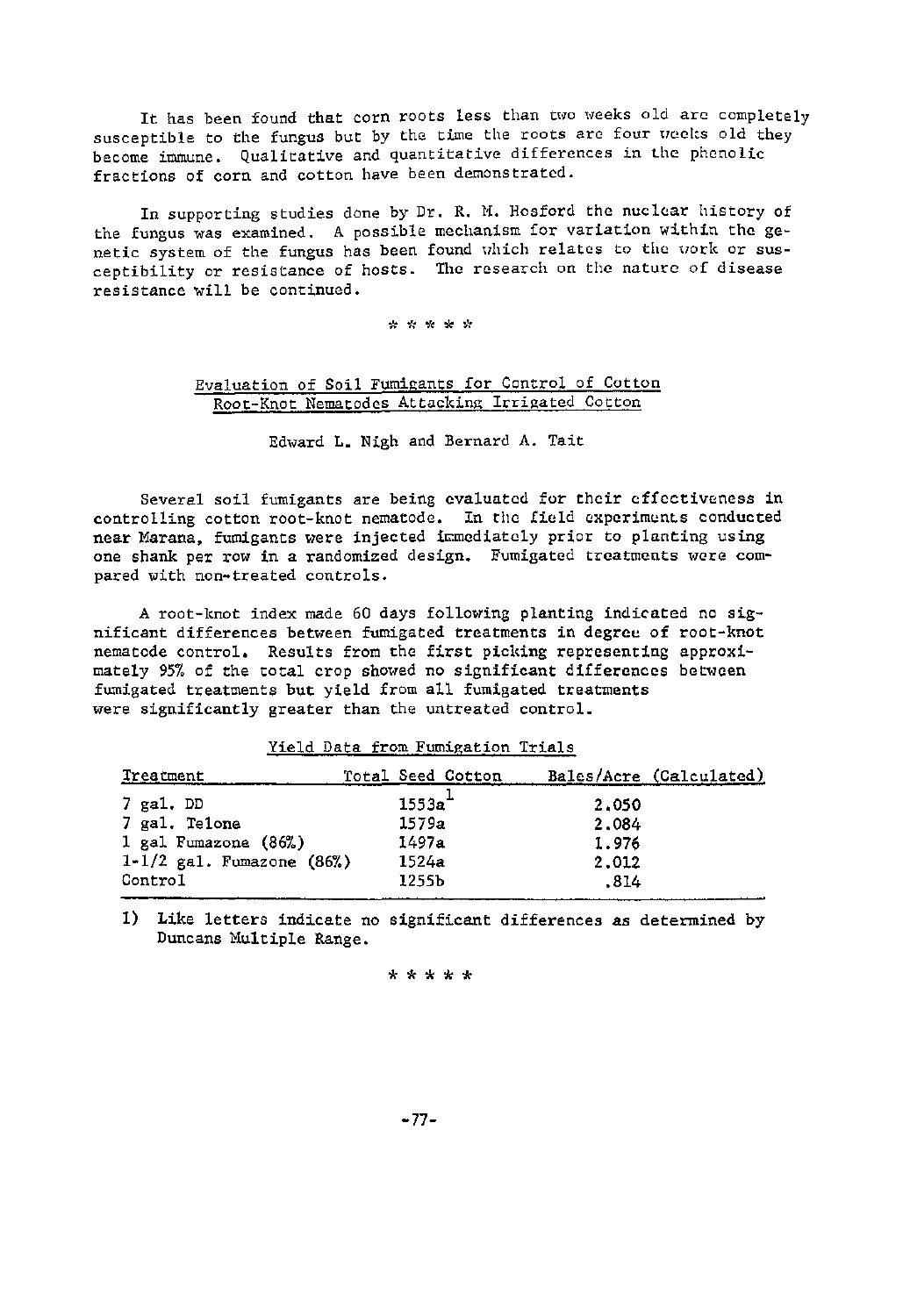### Nematode Control

Harold 11. Reynolds, *ARS,* USDA

Experiments established in 1963 and 1964 indicated that a non~ volatile, residual, experimental nematocide ~ 2,4~dichloro-phenyl~ methanesulfonate (SD 7727) had a high degree of activity in controlling root~knot nematodes on Deltapine cotton. The chemical was broadcast as a granular application (10 and 15 lb/A active ingredient) on the soil surface and mixed into the soil with a disk harrow to a depth of 7-8 inches before the seed beds were prepared. Treated plots yielded 20% to 100% more cotton than nontreated control plots, depending on the soil texture and the number of nematodes present at cotton planting time. SD 7727 increased yields 15% to 35% over plots which were treated with the volatile, non-residual nematocides currently used in the cotton fumigation program.

In 1965, one of the experiments established in 1964 was again planted to Deltapine cotton and the other to Pima 5-2, without retreatment with SD 7727. the 1964 untreated control plots were also reserved for yield comparison in the 1965 crop.

SD  $7727$  treated plots yielded 13% and 20% more cotton for Deltapine Smooth leaf and Pima S-2 varieties respectively for the second crop following treatment.

In 1965, additional plots were established to study rates and methods of application of SD 7727. These treatments consisted of granular application at rates of 10 and 15 pounds active ingredient per acre and SO 7727 as an emulsifiable concentrate. All were applied on the soil surface and mixed to a depth of 7-8 inches with a disk harrow before the seed beds were prepared. Deltapine Smoothleaf cotton was planted five weeks after the chemicals were applied. For comparison, a volatile, non-residual nematocide and untreated controls were included in the experiment.

SD 7727 treatments gave significant increases in yield of 11% to 13% over the control. 7he volatile non-residual nematocide did not show a significant increase in yield over the control.

In another experiment, SD 7727 was applied in the water with the preplanting irrigation. The chemical was applied as an emulsifiable concentrate at the rate of 9 pounds of active ingredient per acre by means of a constant head vessel into each row furrow during the last five hours of the preplanting irrigation.

In this experiment the chemical increased the yield significantly or 13% over the untreated controls.

#### Conclusions

The experiments have shown that SD 7727 is a highly effective nematocide for controlling the root-knot nematode in Deltapine Smoothleaf and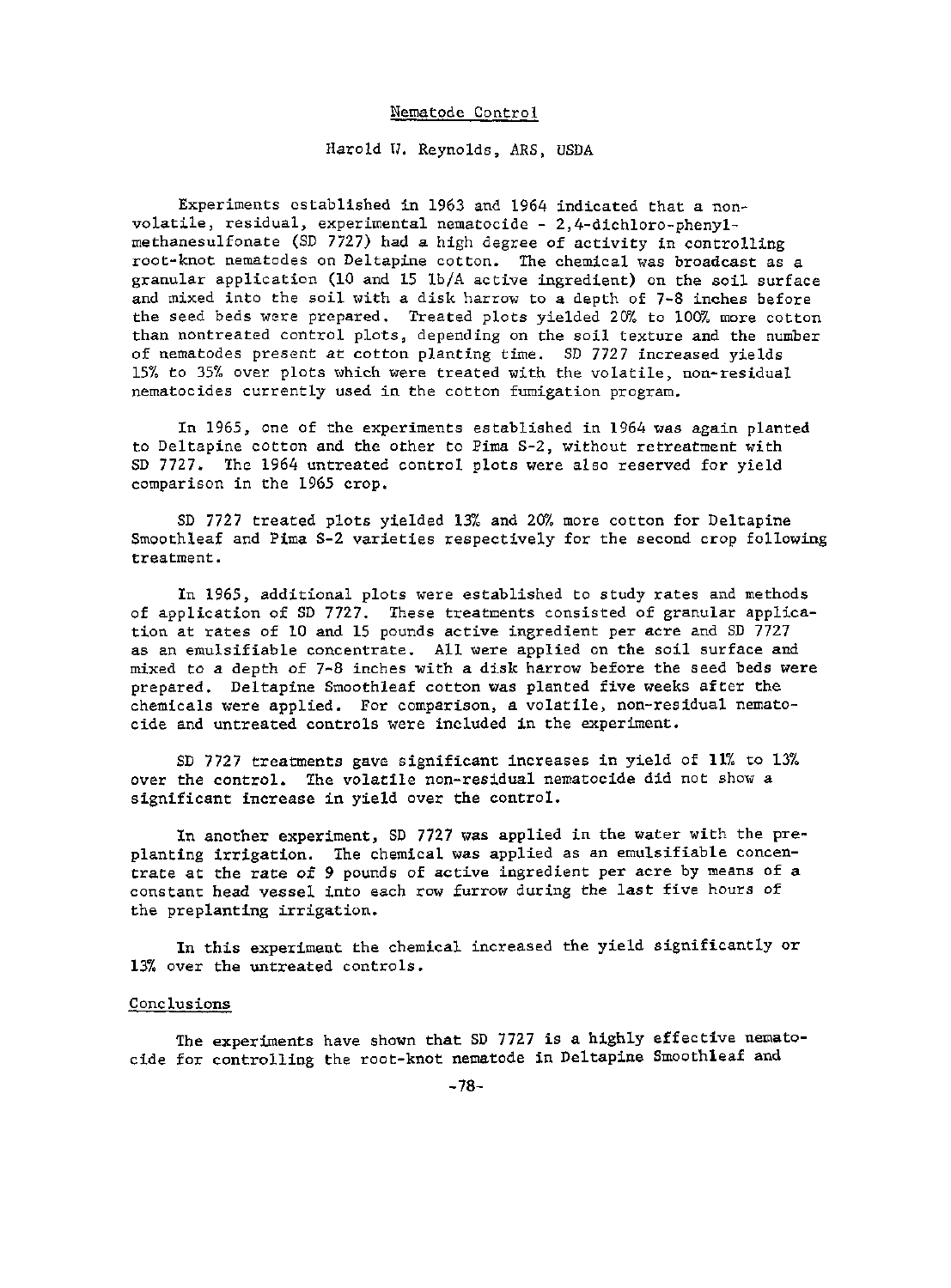Pima 3-2 varieties. Because of its non-volatile and residual nature, control is extended over a long period and is effective in the second year following an initial treatment. Usually the volatile, non-residual ncmatocides have not been entirely effective in controlling root-knot nematodes on these two varieties of cotton. They dissipate rapidly and the surviving nematodes increase in numbers sufficient to cause damage to these cotton varieties several weeks before they are mature.

### \* \* \* \* \*

# Deep Placement Fumigation for Root-knot Nematode Control

James Hazlitt, William Larsen and Arlen D. Davison

Deep placement of a nematocide was the subject of a field test established on the Roy Black farm near Yuma. The objectives were to compare the effect of deep chiselling and deep placement of soil fumigant and to determine if the grouth response was attributable to chiselling alone or deep placement of a nematocide. The treatments were randomized in the field. Adjacent to but not incorporated with in the experiments were plots treated with Telone (6 gal./A) injected at a depth of  $10-12$  inches. Chiselling and deep placement of Telone (7 gal./A) were at the depth of 20-22 inches.

There was a noticeable growth response during the entire season in favor of the deep placement of Telone as compared to chiselling alone. The stand within the fumigated plots was noticeably better than in the checks. Yield data confirms that the observed growth response was due to the deep placement of the fumigant.

|         | Deep Placement (Telone - 7 gpa) | Chiselled Only (Check) |
|---------|---------------------------------|------------------------|
| Rep     | lbs. Lint cotton/A              | lbs. lint cotton/A     |
|         | 2058                            | 617                    |
| 2       | 1795                            | 897                    |
| 3       | 1821                            | 1013                   |
|         | 1608                            | 739                    |
|         | 1768                            | 739                    |
| 6       | 1979                            | 949                    |
| Total   | 11,029                          | 4954                   |
| Ave.    | 1,838                           | 825                    |
| Bales/A | 3.67                            | 1.65                   |

# Yield Data 20-2211 Deep Placement Trial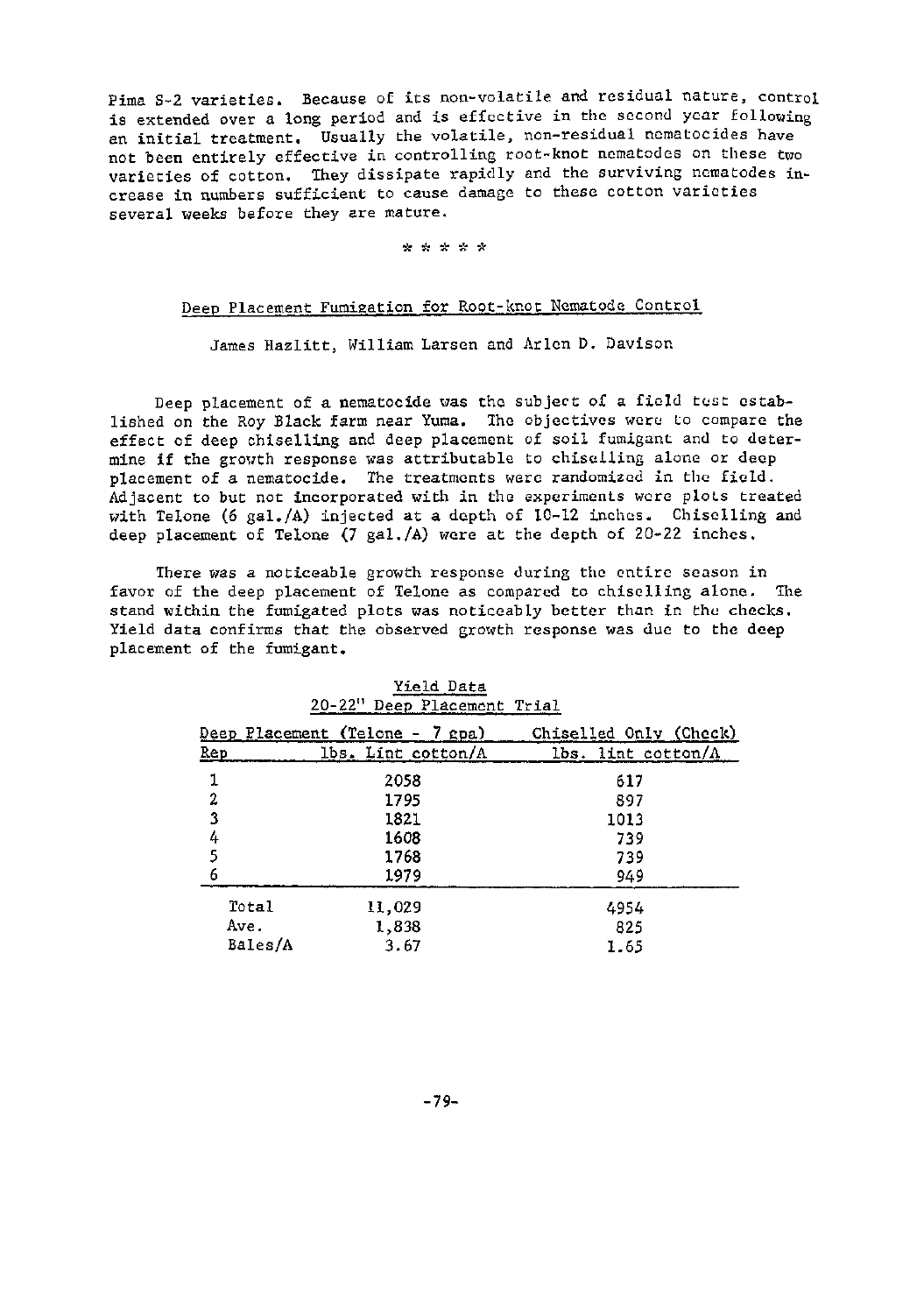|         | Fumigated (Telone - 6 gpa) | Check                 |
|---------|----------------------------|-----------------------|
| Rep     | lbs.<br>lint cotton/A      | lint cotton/A<br>lbs. |
| 1       | 1847                       | 908                   |
| 2       | 1662                       | 886                   |
| Total   | 3509                       | 1794                  |
| Ave.    | 1754                       | 897                   |
| Bales/A | 3.50                       | 1.79                  |
|         |                            |                       |

10-12" Placement Trial

The yield results from both experiments would tend to indicate that either deep or shallou placement of Telone was equally effective in controlling root-knot nematodes. Apparently, deep chiselling alone was not of appreciable benefit under the conditions of this trial.

\*\*~'~\*\*

Seedling Disease Control

Lester M. Blank, ARS, USDA

Investigations on cotton seedling disease control in Arizona are being conducted. Members of the Department of Plant Pathology cooperate in these studies.

Seed-treatment fungicides were compared as to their relative effectiveness in control of seedling disease in tests at CRC, Phoenix, and at Marana. The fungicides were applied to acid-delinted seed of var. Stoneville 213 as single treatments or in combinations. Emergence, disease loss and final stands were recorded and the data analyzed. The surviving stands in the Phoenix test ranged from 43 to 6Yk, based upon number of seed planted, and at Marana the range was from 51 to  $80\%$ . As in previous years, postemergence seedling loss was lowest and final stands highest in the "combination" treatments involving a standard mercurial fungicide + PCNB. The treatment currently suggested for use in Arizona is Panogen + PCNB, and it ranked second in final stand at CRC and third at Marana in the 16-entry tests.

In-furrow addition of soil fungicides at time of planting for control of seedling diseases was investigated in tests at two locations in 1965, using acid-delinted seed treated with Panogen  $\div$  PCNB. Variety DPL Smooth Leaf was planted in the Phoenix test and DPL 5540 in the trial at Marana. No benefits resulted from the in-furrow addition of any of the four soil fungicides used in these tests. Similar results have been recorded for several years and it appears that the in-furrow addition of fungicides is a costly and unnecessary practice when used with seed treated with Panogen + PCNB.

> \* \* \* \* \* -80-